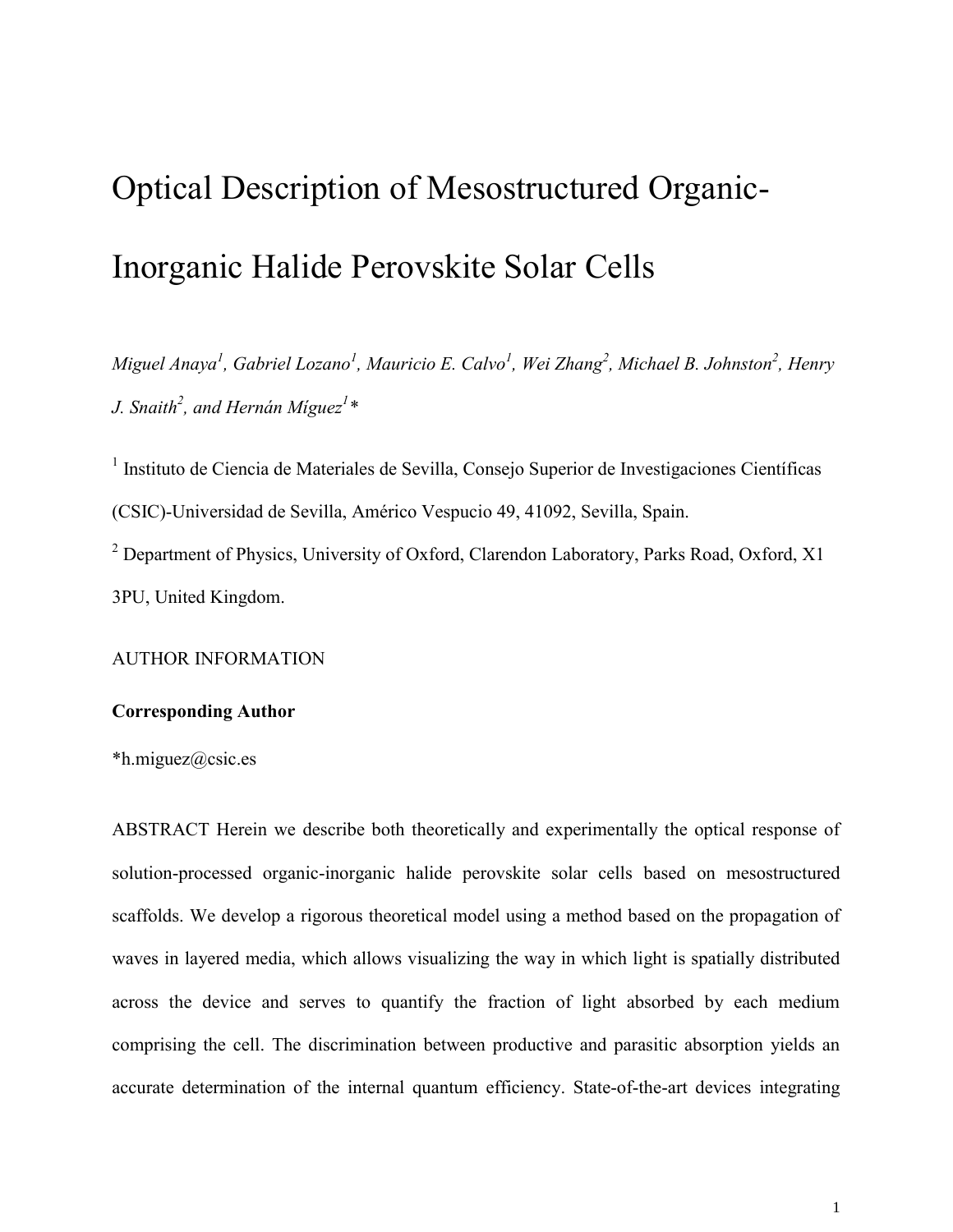mesoporous scaffolds infiltrated with perovskite are manufactured and characterized to support the calculations. This combined experimental and theoretical analysis provides a rational understanding of the optical behavior of perovskite cells, and can be beneficial for the judicious design of devices with improved performance. Notably, our model justifies the presence of a solid perovskite capping layer in all the highest efficiency perovskite solar cells based on thinner mesoporous scaffolds.

#### **TOC GRAPHICS**



**KEYWORDS** photovoltaics, perovskite, optical design.

Organic-inorganic halide perovskite solar cells have driven a paradigm shift in photovoltaics (PV) since they are breaking with the sempiternal tradeoff between power conversion efficiency and fabrication cost.<sup>1-5</sup> Not long after their inception, this solar cell concept is already striding ahead in the emerging PV efficiency race, having reached in the last two years certified efficiency values that significantly surpass all the ones attained for other cells based on solutionprocessed materials,<sup>6</sup> and rapidly approaching existing commercial thin-film technologies. This rapid progress has been based on improvements of fabrication methods, charge carrier materials, device architecture, morphology and crystallinity of the perovskite thin films, and the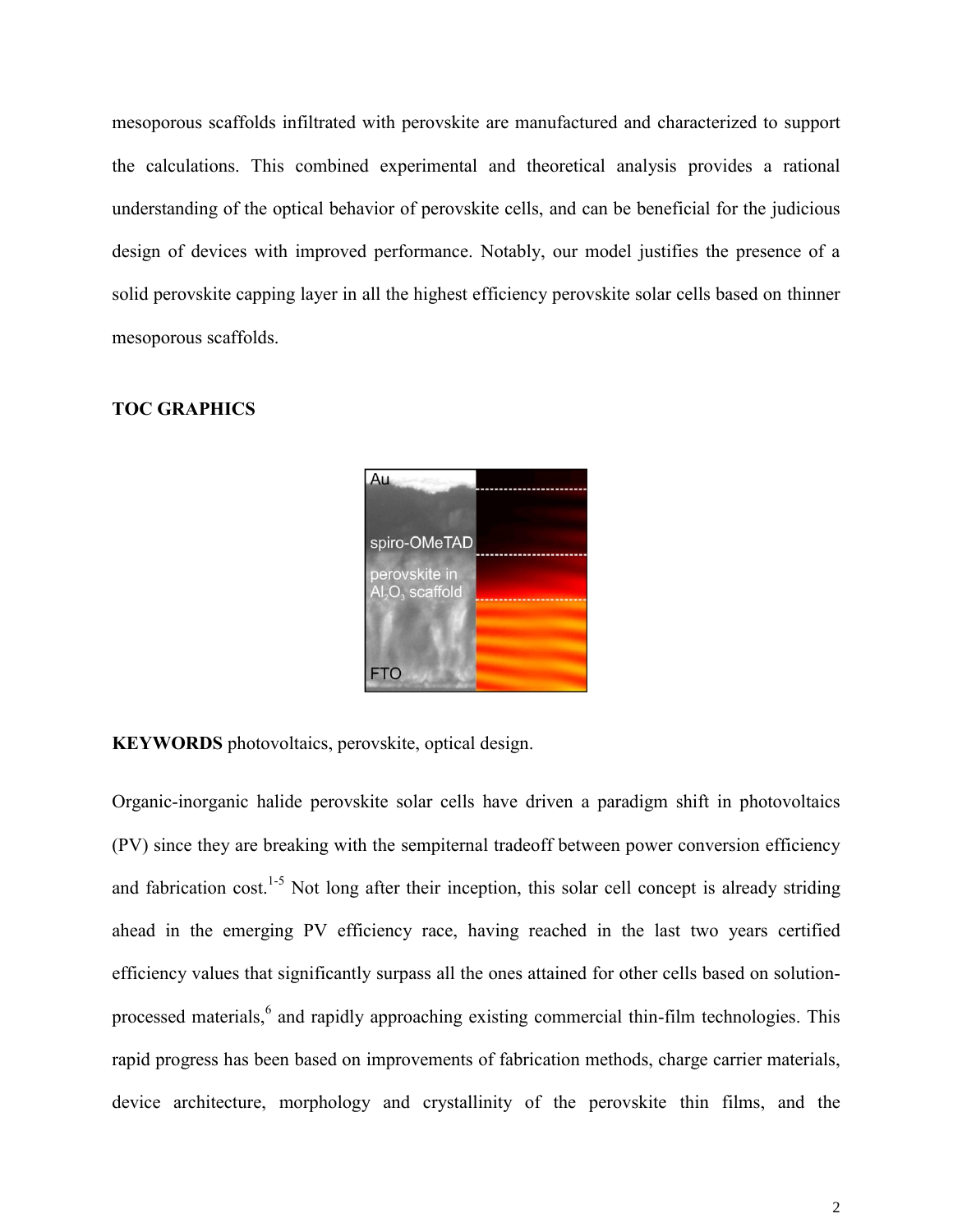<span id="page-2-2"></span><span id="page-2-1"></span><span id="page-2-0"></span>composition of the perovskite.<sup>7-19</sup> Another route to boost the efficiency of solar cell devices consists on the optimization of their optical design to maximize light harvesting and charge collection.<sup>20</sup> In this regard, efforts have been made to optimize the electro-optical performance of both materials<sup>21-24</sup> and devices.<sup>25</sup> In this respect, only cells that make use of flat, evaporated, perovskite layers have been modeled and, to the best of our knowledge, a detailed description of the optical behavior of the complete mesostructured device is still missing, especially understanding the difference between the optical properties of the perovskite when forming a solid crystalline film, in comparison to when infiltrated into a mesoporous scaffold.

Herein, we perform an in-depth experimental and theoretical analysis of the optical effects occurring in state-of-the-art solution-processed organic lead halide perovskite cells. We develop a rigorous theoretical model based on the transfer matrix formalism,  $26$  which allows us to calculate the electric field intensity within the layered structure and thus to visualize the effect of each component of the cell on the spread of the radiation in the device. This permits to estimate the amount of light that is harvested by each absorbing layer in the cell, and consequently to distinguish between productive and parasitic absorption in the PV device. Such discrimination enables the accurate determination of the internal quantum efficiency, which otherwise would be underestimated. To check the suitability of the proposed theoretical model, we compare our results with the experimental reflectance, transmittance and absorptance spectra of actual cells. Our work also provides a theoretical framework in which the optical response of devices integrating photonic enhancing components can be rationalized. We believe such integration may open the door to the realization of perovskite solar cells of improved efficiency due to the maximization of light absorption in extremely thin films.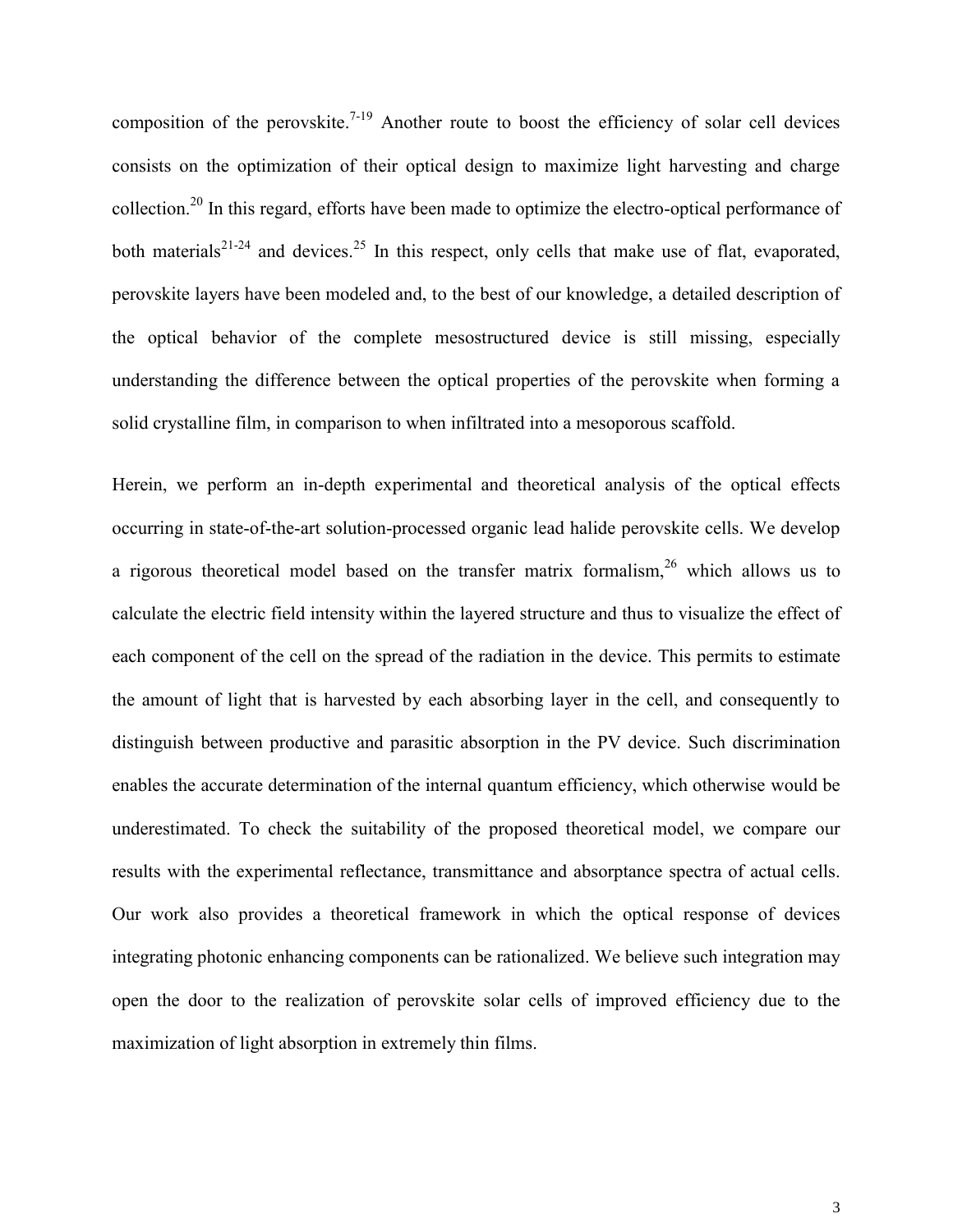Figure 1 (a) shows a secondary electron scanning electron microscopy (SEM) image of a cross section of a perovskite solar cell, and Figure 1 (b) a schematic of such PV device. From the bottom side, where the light impinges, the cell is comprised of a fluorine doped tin oxide (FTO) coated glass, covered by a n-type electron collecting  $TiO<sub>2</sub>$  compact layer that also acts as a blocking layer. A mesoporous  $Al_2O_3$  layer, which serves as scaffold, is then deposited over the ntype layer followed by the infiltration of the CH<sub>3</sub>NH<sub>3</sub>PbI<sub>3</sub> perovskite material. Please note that solution-processed films typically show a perovskite capping layer, which can be non-uniform in nature, over the scaffold, as we show in Figure 1 (a). The hole transporting material,  $2.2^{\circ},7.7^{\circ}$ tetrakis- (N,N-di-p-methoxyphenylamine) 9,9'- spirobifluorene (spiro-OMeTAD), is then deposited over the perovskite to collect the holes at the gold cathode. We measure the PV performance of the solar cells under investigation. The average device of a batch of 22 cells fabricated in an identical way had a short-circuit photocurrent of  $21.7 \pm 1.5$  mA cm<sup>-2</sup>, an opencircuit voltage of 1.02  $\pm$  0.02 V and a fill factor of 0.63  $\pm$  0.02, yielding an efficiency of 13.8  $\pm$ 1.1 % that exhibited a good stabilized power output. The complete PV characterization is provided in the Supporting Information (see Figure S1 and S2).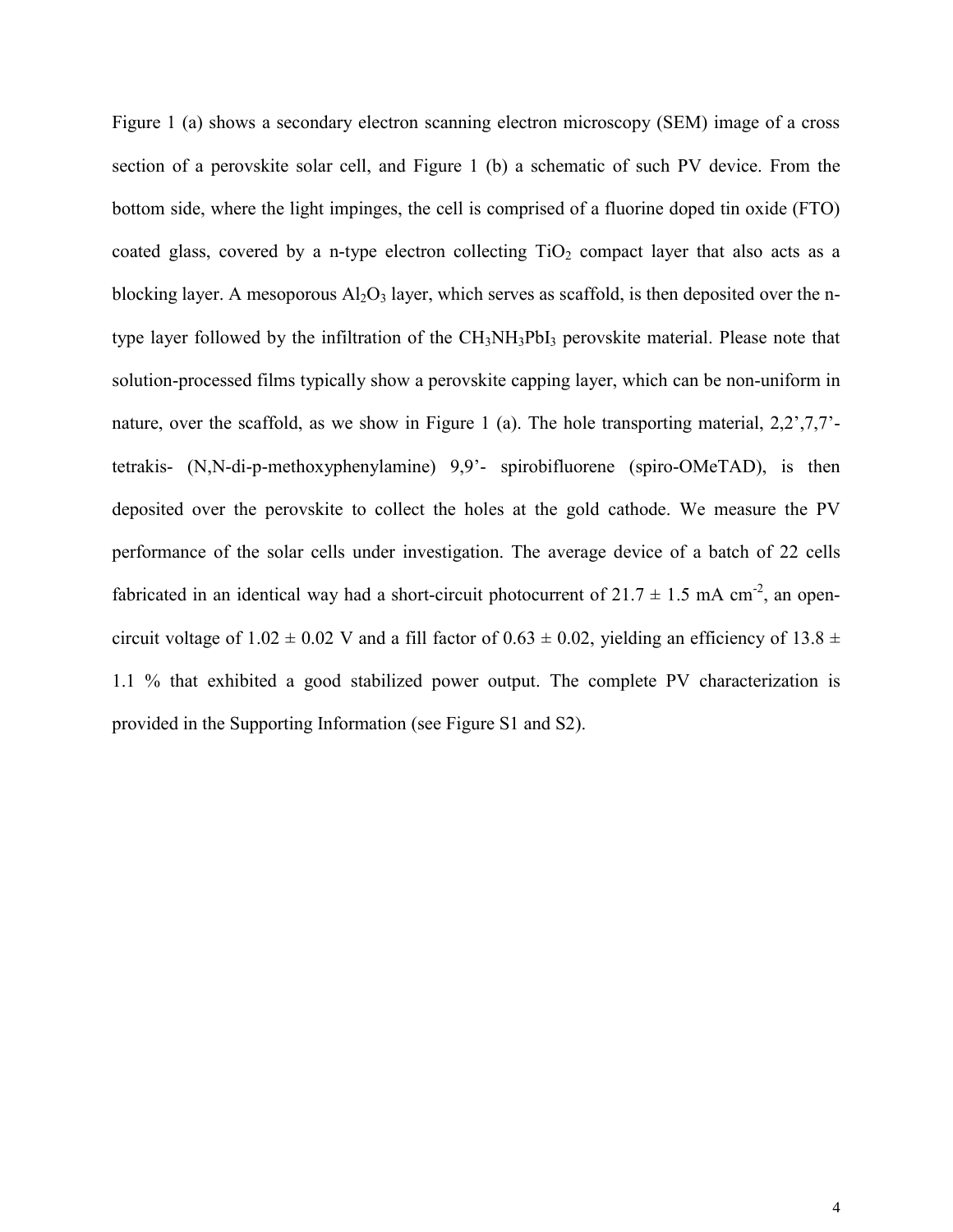

Figure 1. (a) Secondary electron scanning electron microscope image of a cross section of a representative solution-processed perovskite solar cell that integrates a ca. 350 nm-thick mesoporous scaffold. It is comprised of gold as metallic contact, spiro-OMeTAD as hole transport material, a mesostructured  $Al_2O_3$  scaffold infiltrated by  $CH_3NH_3PbI_3$ , and compact  $TiO<sub>2</sub>$  as a blocking layer. The cell is deposited over a fluorinated tin oxide (FTO) coated glass substrate. (b) Schematic of the device.

The perovskite cell is herein modeled through a layered structure, as depicted in Figure 1 (b). The incoming and outgoing media are considered to be air. In our model, the optical effects that arise from the presence of all layers comprising the PV device are accounted for. The optical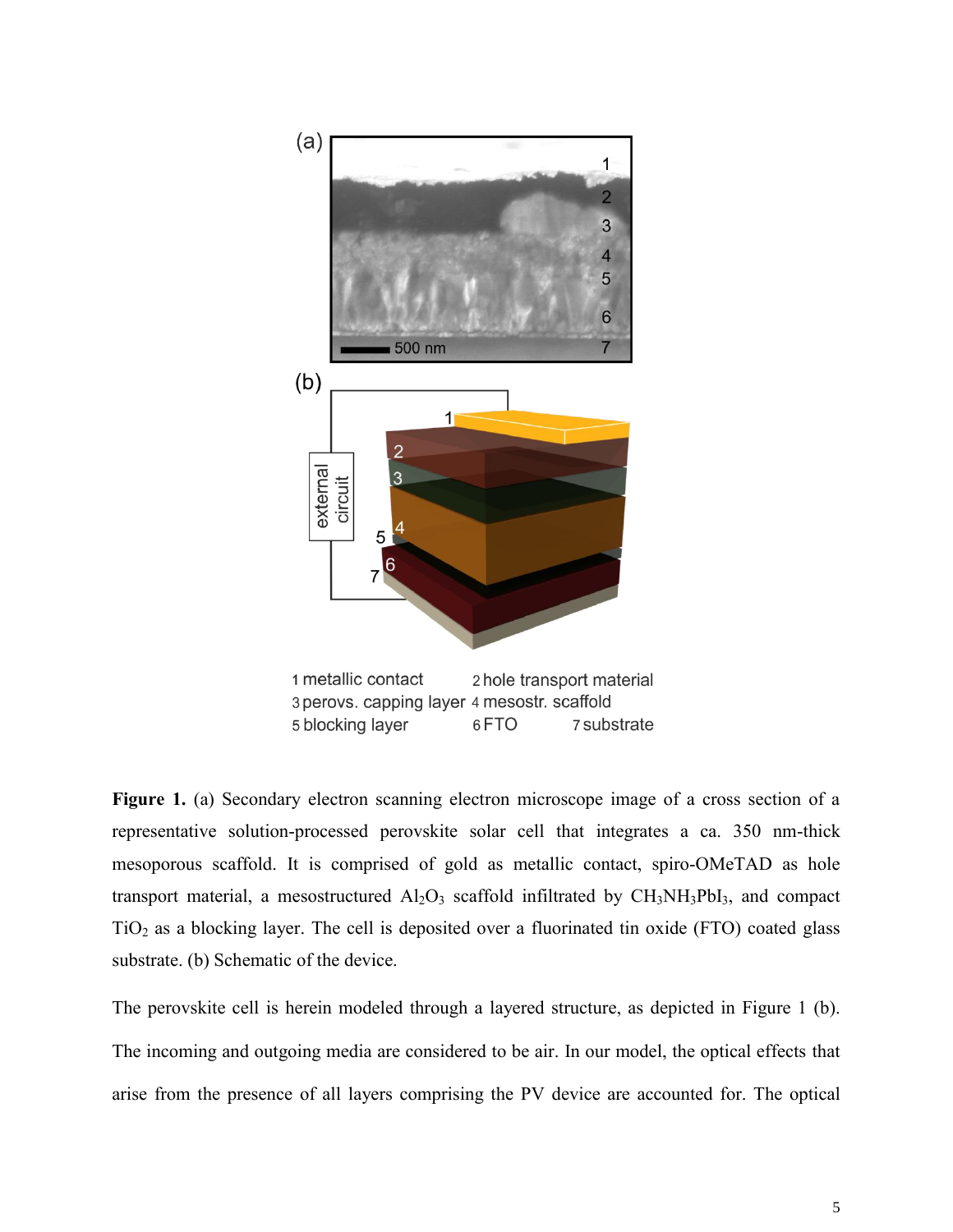constants of the different constituents of the stack, i.e. glass, FTO, spiro-OMeTAD and Au, are taken from literature.<sup>27-29</sup> The spectral dependence of the perovskite complex refractive index  $(N=n+i\cdot k)$  is shown in Figure 2 (a). Values of the real (n) and imaginary part (k) are attained by the simultaneous fitting of the Fresnel equations to the reflectance and transmittance measured at normal incidence from thin layers of the perovskite absorber deposited over glass substrates. The attained wavelength-by-wavelength N is employed to calculate a real and an imaginary part that are Kramers-Kronig consistent. Details are provided in the Supporting Information. The optical constants displayed in Figure 2 (a) are in good agreement with those reported for a similar material in References [21,](#page-2-0) [25](#page-2-1) and 30. Similar spectral features are observed both in the real and the imaginary part. However, although the values attained are quantitatively comparable for the extinction coefficient, a clear difference in the mean value of the real part, ranging between 2 and 2.5, is observed between the different reported data (see Figure S4 in the Supporting Information). We attribute this discrepancy to the different experimental routes, from wet chemistry to vapor deposition, followed to prepare the perovskite absorber.

We employ an effective medium approximation to account for: i) the rough FTO surface coated by the thin compact layer, ii) the perovskite infiltrated mesostructured scaffold, and iii) the nonuniform nature of the interface between the perovskite overlayer and the spiro-OMeTAD layer. In order to determine the effective optical constants of such media, we considered different equations, i.e. volume-weighted average, Cuming and Maxwell-Garnett. Regarding i) and iii), in view of the cross sections observed in the SEM, considering an equal contribution to the refractive index of the transition middle layer from the materials at both sides of the interface seems reasonable. In the case of the mesostructured  $Al_2O_3$  scaffold, a 46% porosity prior to perovskite infiltration was attained from the fitting of its experimental reflectance, assuming that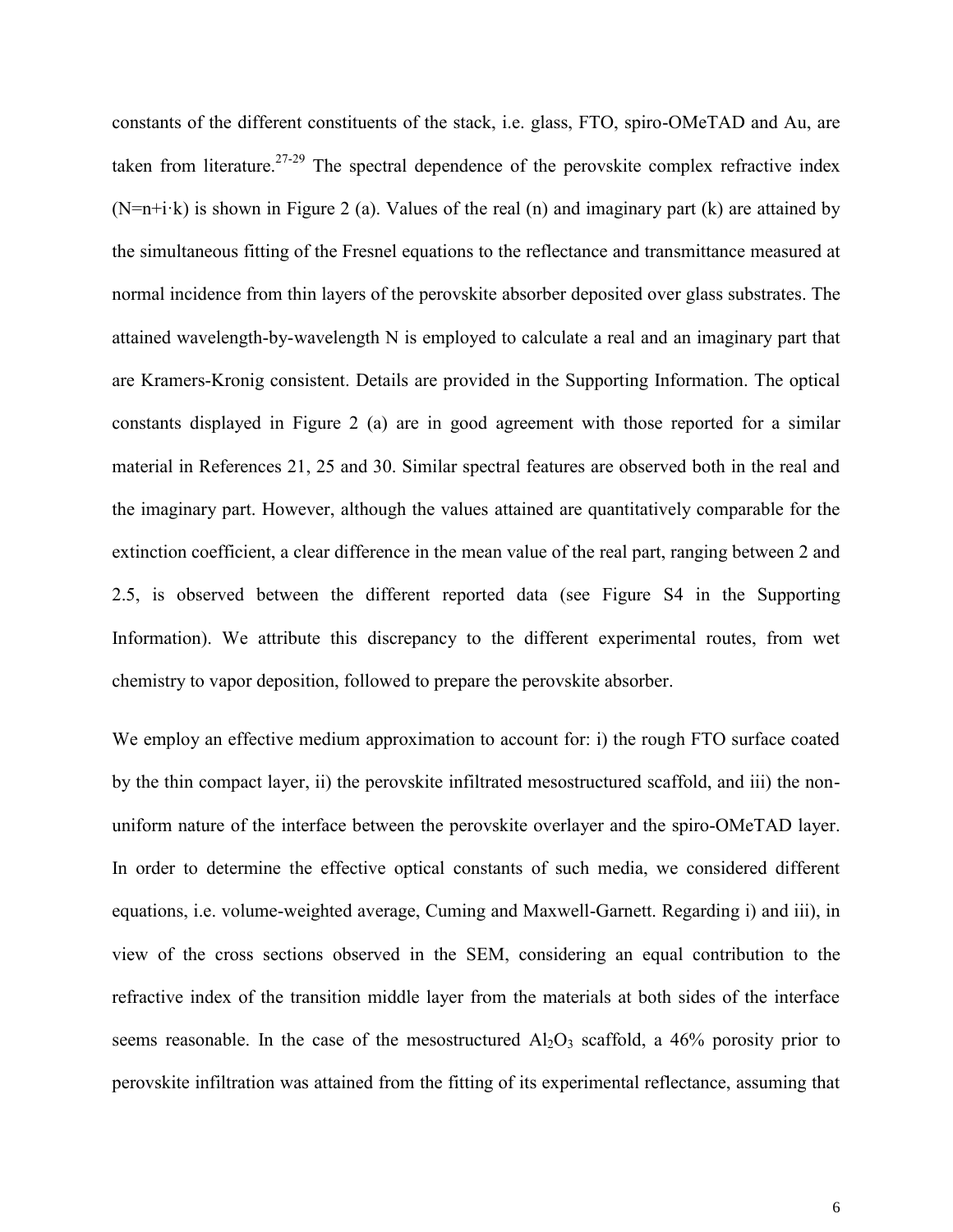the thickness and the permittivity of the alumina are known from the analysis of SEM images and the scientific literature, $31$  respectively. The very similar results attained from the different effective medium equations employed led us to consider the simplest approximation, i.e. the volume-weighted average, to calculate the effective optical constants.

Our theoretical model serves to describe the optical response, i.e. reflectance (R), transmittance (T) and absorptance (A), of a representative cell shown as, respectively, orange, red, and black solid lines in Figure 2 (b). Measurements performed in an integrating sphere show that the A of the device reaches values above 90% at 500 nm, where the extinction coefficient is maximum, shows values above 80% from 400 to 700 nm, and significantly diminishes at ca. 800 nm, at the edge of the perovskite absorber electronic band gap. As in the experiments, the calculation considers an incident wave vector that impinges perpendicularly to the electrode and therefore to the stacking of dielectric layers, although the description of angular and polarization effects would also be possible if necessary. To obtain the R and T of the cell, the intensity of the electric field in the incident and outgoing medium, respectively, are calculated by solving the set of equations established by imposing the continuity of the electric and magnetic fields across each interface using a method based on the transfer matrix formalism (see Reference 32 for details). Notice that the thick glass substrate can be considered in the model as a layer that does not give rise to interference effects since the coherence length of the incident light is much shorter than its thickness.<sup>33</sup> As a result the calculated spectra in Figure 2 (b) do not show the very short period fringes, which would arise from the presence of an ideal flat ca. 1 mm-thick layer. The total absorptance is estimated as the fraction of light that was neither reflected nor transmitted as 1-R-T. A linear least-squares method is employed to fit the experimental R and T. We consider the thickness of the different layers comprising the multilayer stack as fitting parameters. The values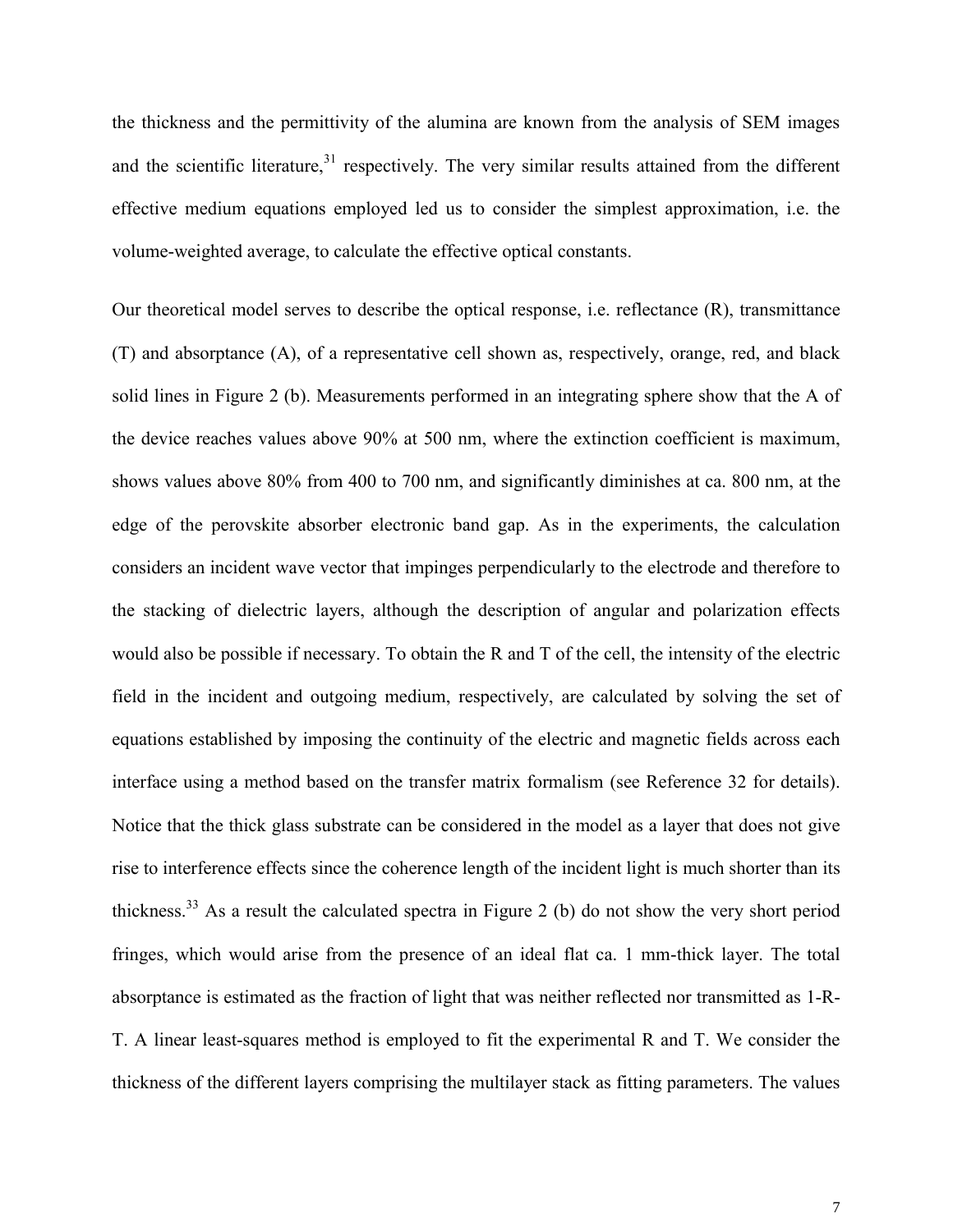extracted from the SEM are taken as initial values. Fair agreement between theory (dashed lines) and experiment (solid lines) is found as displayed in Figure 2 (b). It can be clearly seen the correspondence between spectral features in R and A. As the wavelength increases, the extinction coefficient of the perovskite diminishes and both R and T increase. Note that our model does not account for the effect of diffuse scattering. In fact, the diffuse reflectance may well explain the small discrepancy observed between measured and calculated R and, consequently, between measured and calculated A in the spectral range comprised between ca. 700 and 800 nm, where the fraction of light diffusely reflected shows values between ca. 2 % and 10 %. This results in an overestimation of the fraction of light absorbed by the device at longer wavelengths. Note that the air mass coefficient in this range greatly reduces, and therefore the impact of the inaccuracy of our model in the overall response of the solar cell is not significant. The spectral dependence of the experimental total and diffuse reflectance is shown in Fig. S5 of the Supporting Information.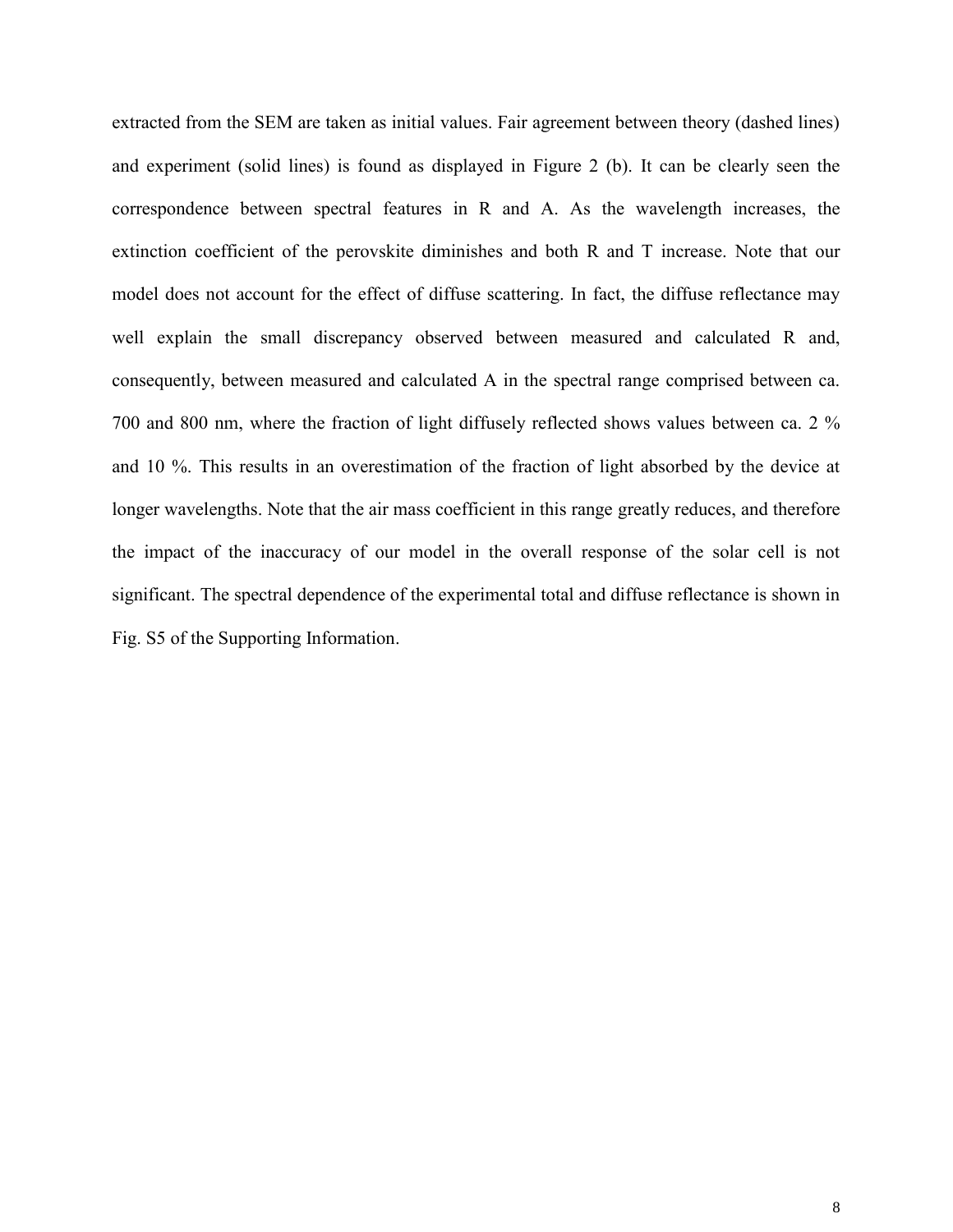

**Figure 2.** (a) Spectral dependence of the real (black solid line) and imaginary part (orange dashed line) of the refractive index of the  $CH<sub>3</sub>NH<sub>3</sub>PbI<sub>3</sub>$  perovskite absorber. Values were obtained from fits of the Fresnel equations to reflectance (R) and transmittance (T) spectra measured at normal incidence from thin layers of perovskite. (b) R (orange lines), T (red lines) and total absorptance (1-R-T) spectra (black lines) calculated (dashed lines) and measured (solid lines) from a representative device comprising a 350 nm-thick mesoporous  $Al_2O_3$  scaffold infiltrated by perovskite.

We have also calculated the spatial distribution of the square magnitude of the electric field in the multilayer stack. Figure 3 (a) shows the calculated spatial (vertical axis) and spectral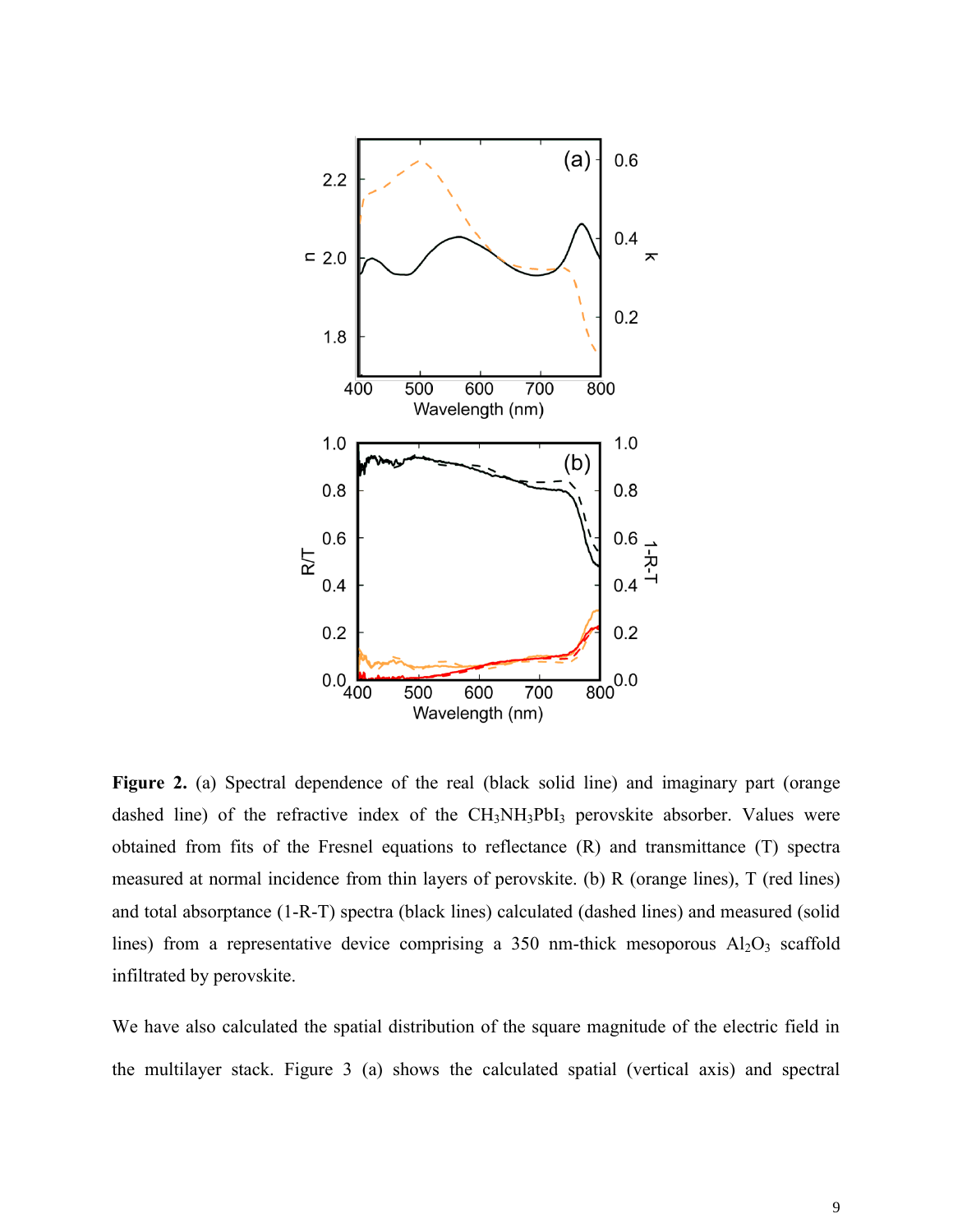(horizontal axis) distribution of the electric field intensity enhancement  $(VI<sub>0</sub>)$ , i.e. near-field intensity normalized by the incident intensity, along a cross section of the PV device. Light impinges from the bottom. The glass-FTO interface is sited at  $0 \mu m$  in the vertical axis. The interference of all beams reflected and transmitted at each interface determines the way in which the radiation distributes over the solar cell for each wavelength. Different wavelengths propagate distinctly through the device. We can observe that the intensity at ca. 500 nm decreases very rapidly in the absorbing scaffold until it vanishes within the perovskite overlayer. In contrast, at 750 nm, where the extinction coefficient of the perovskite absorber is reduced, the penetration of the optical field in the device is significantly larger. The incoming light reaches the last layers of the solar cell, which yields a non-zero transmittance -see Figure 2 (b)-. The calculation of the spatial distribution of the electric field intensity inside the solar cell allows computing the fraction of light absorbed by each constituent of the PV device  $(A_i)$  according to

$$
A_j = 2\pi \int_{x_j} \frac{I(x_j, \lambda)}{I_0(\lambda)} \frac{2n_j k_j}{\lambda} dx_j
$$

where the subscript j refers to each layer comprising the cell, and  $\lambda$  is the wavelength of the radiation. The integral extends over the volume occupied by each medium, which can be reduced to one dimension  $(x<sub>i</sub>)$  due to the symmetry of the system. Figure 3 (b) displays the fraction of light absorbed by the different absorbing materials that constitute the cell, i.e. FTO (red dotted line), spiro-OMeTAD (brown short dashed line), perovskite (black solid line), and Au (orange dashed line). Thus, our model permits to quantify the optical losses in a perovskite solar cell, and discriminate between productive, i.e. the fraction of light absorbed by the perovskite that generates photocurrent, and parasitic or non-productive absorption in the other component layers. The solar spectrum weighted integrated absorptance (SSWIA), defined as the fraction of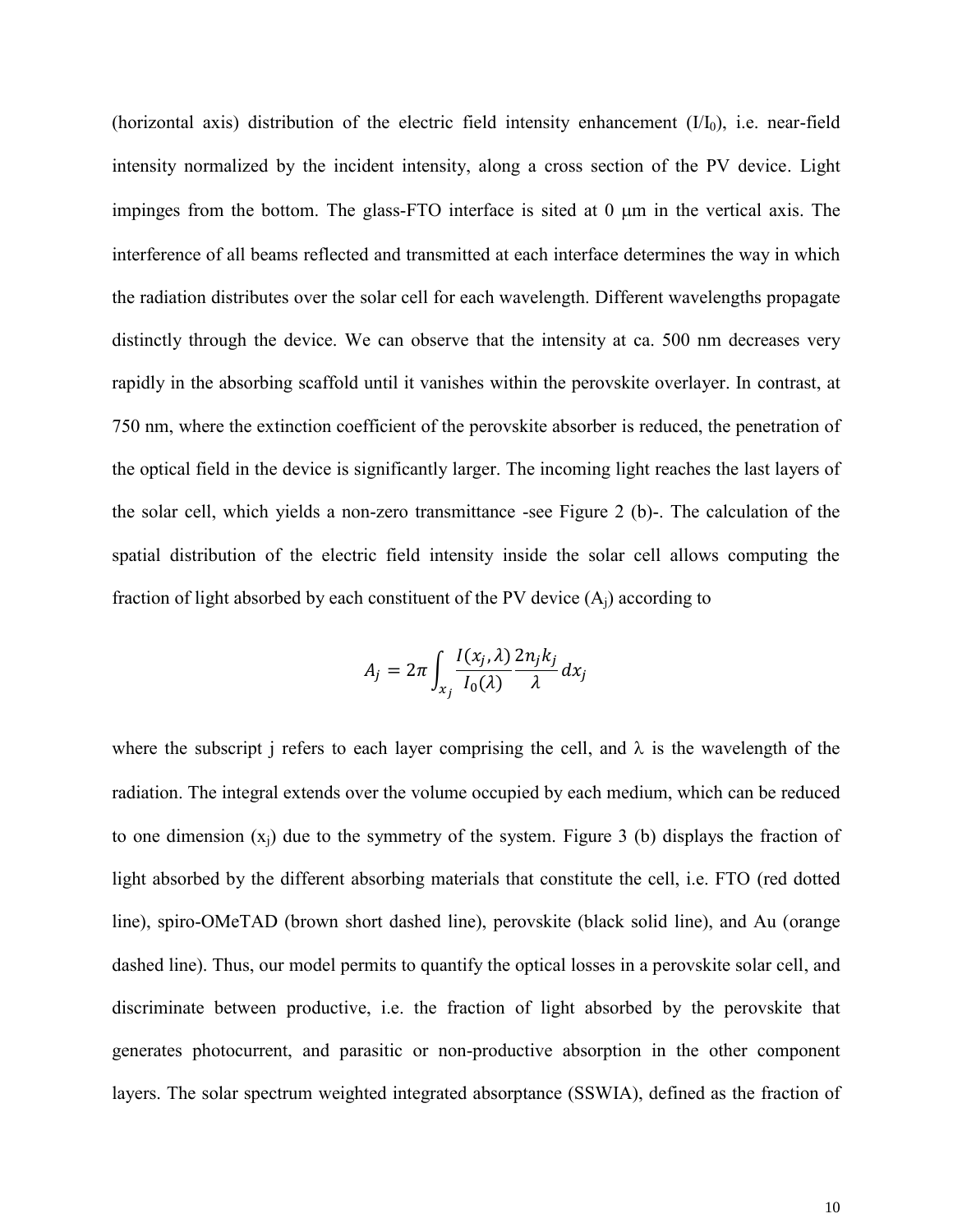light absorbed by the perovskite weighted across the solar spectrum, between 400 to 800 nm, is 82.9% for the cell under investigation. Note that the total fraction of unproductive light absorbed is below 6% throughout the spectrum, being ca. 2% at 500 nm. In contrast, the specular reflectance is above 5% across the spectrum, reaching values as high as ca. 15% at 750 nm.

The external quantum efficiency (EQE) measured from a representative perovskite PV device is displayed as a black solid line in Figure 3 (c). EQE is defined as the ratio of collected carriers to the incident photons. The internal quantum efficiency (IQE) of a solar cell is typically calculated from the ratio of its EQE and  $A<sup>10</sup>$  $A<sup>10</sup>$  $A<sup>10</sup>$ . The presence of parasitic absorption in the device leads to underestimate the IQE of the solar cell. Using our optical model, it is possible to calculate only the fraction of light absorbed within the perovskite absorber -see Figure 3 (b)-, which enables an accurate determination of the IQE. The IQE, shown as an orange dashed line in Figure 3 (c), is relatively stable over ca. 80% from 450 to 750 nm, indicating that, despite the fact that each wavelength is preferentially absorbed in a different region of the perovskite layer, as revealed by profiles like the one shown in Figure 3(a), photogenerated carriers are collected with equal efficiency in the contacts. Our optical analysis shows that it should be possible to further improve the efficiency of perovskite solar cells by optimizing harvesting of solar radiation in the far red region of the electromagnetic spectrum. This can be achieved by integrating optical elements that selectively enhance the productive absorption of the cell at those wavelengths, or by coating the outer glass with broadband antireflection coatings to minimize reflection losses.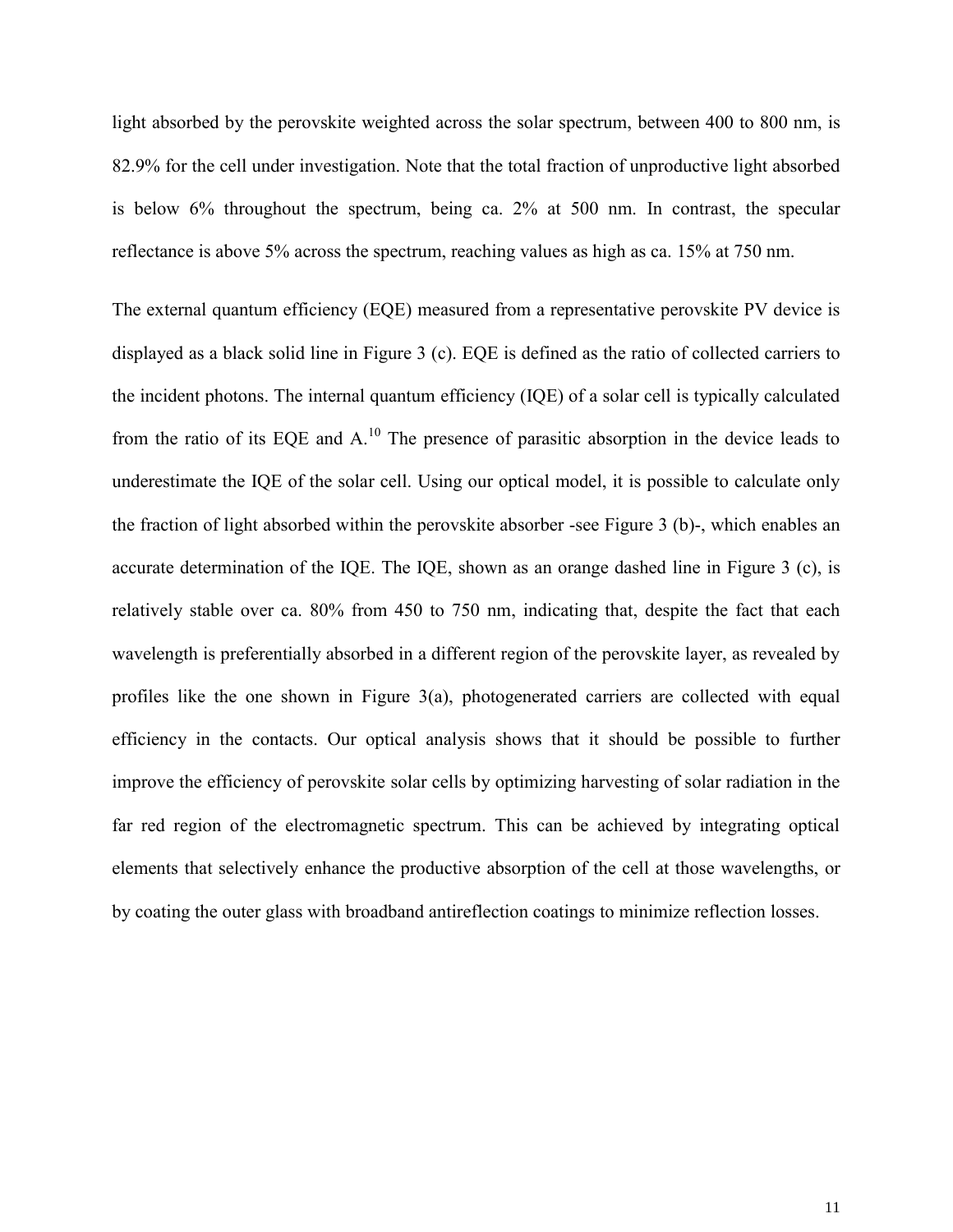

**Figure 3.** (a) Calculated spatial (vertical axis) and spectral (horizontal axis) distribution of the electric field intensity enhancement  $(I/I_0)$ , i.e. near-field intensity normalized by the incident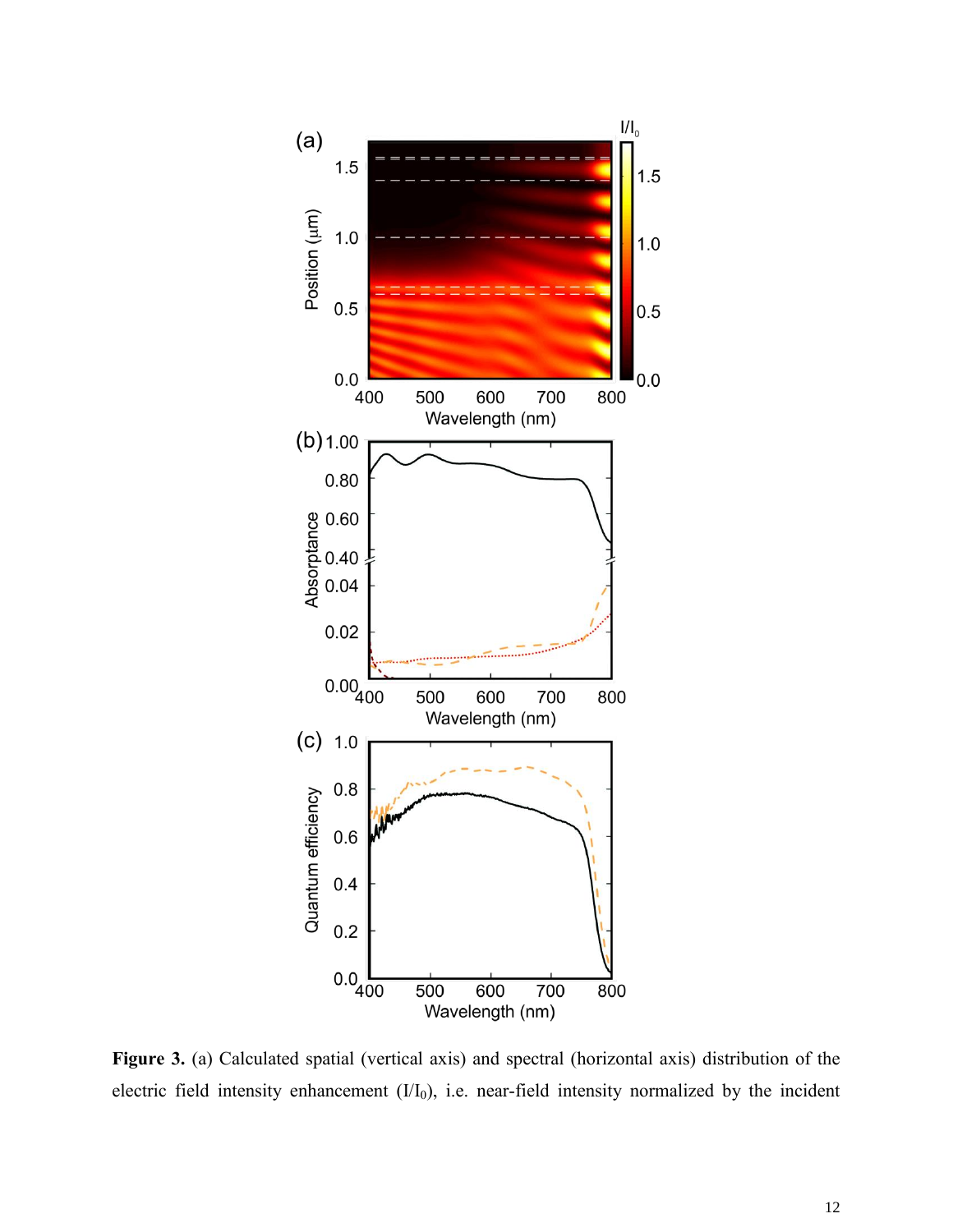intensity, along a cross section of the perovskite solar cell. Calculations were carried out considering the multilayer parameters extracted from the fittings to reflectance and transmittance measurements. Horizontal dashed lines are guides to the eye to delimit the interfaces between media in the device. From top to bottom: air, Au, spiro-OMeTAD, perovskite overlayer, perovskite-infiltrated  $Al_2O_3$  scaffold,  $TiO_2$  compact layer and FTO. (b) Spectral dependence of the fraction of light absorbed by the different absorbing materials comprising the device: FTO (red dotted line), spiro-OMeTAD (brown short dashed line), perovskite (black solid line), and Au (orange dashed line). (c) Experimental external quantum efficiency (black solid line) and internal quantum efficiency (orange dashed line) estimated from the calculation of the fraction of light absorbed by the perovskite material.

Finally, in Figure 4 (a), we make use of our theoretical model to extrapolate the SSWIA of devices featuring infiltrated mesostructured  $Al_2O_3$  scaffolds as a function of the thickness of the hole transport layer (HTL). Please note that the SSWIA defined hereby would be directly proportional to the estimated short circuit photocurrent if a charge collection efficiency of 100% is assumed. It can be observed that the SSWIA is larger for thicker scaffolds, due to a larger amount of absorbing material. More interestingly, the SSWIA shows an oscillatory behavior with the spiro-OMeTAD layer thickness for a fixed scaffold. Similar oscillatory profiles are attained for scaffolds of different thickness, as shown in Figure 4 (a). As an example, we observe that for a 300 nm-thick perovskite infiltrated scaffold, the SSWIA is 72% for cells comprising a HTL with thickness of 100 or 320 nm, whereas it reaches 75% for a 220 nm-thick HTL. Figure 4 (b) shows the spectral dependence of the fraction of light absorbed by the perovskite material (Aperovskite) when infiltrated in mesostructured scaffolds of the same thickness but different composition, namely  $Al_2O_3$ ,  $SiO_2$  and  $TiO_2$ . The differences observed may be attributed to the difference in the refractive index of the scaffolds, being  $TiO<sub>2</sub>$  the highest and  $SiO<sub>2</sub>$  the lowest among the ones considered. One may note that the higher the refractive index, the higher the reflectance, and therefore, the lower the absorptance. Such variations can be further quantified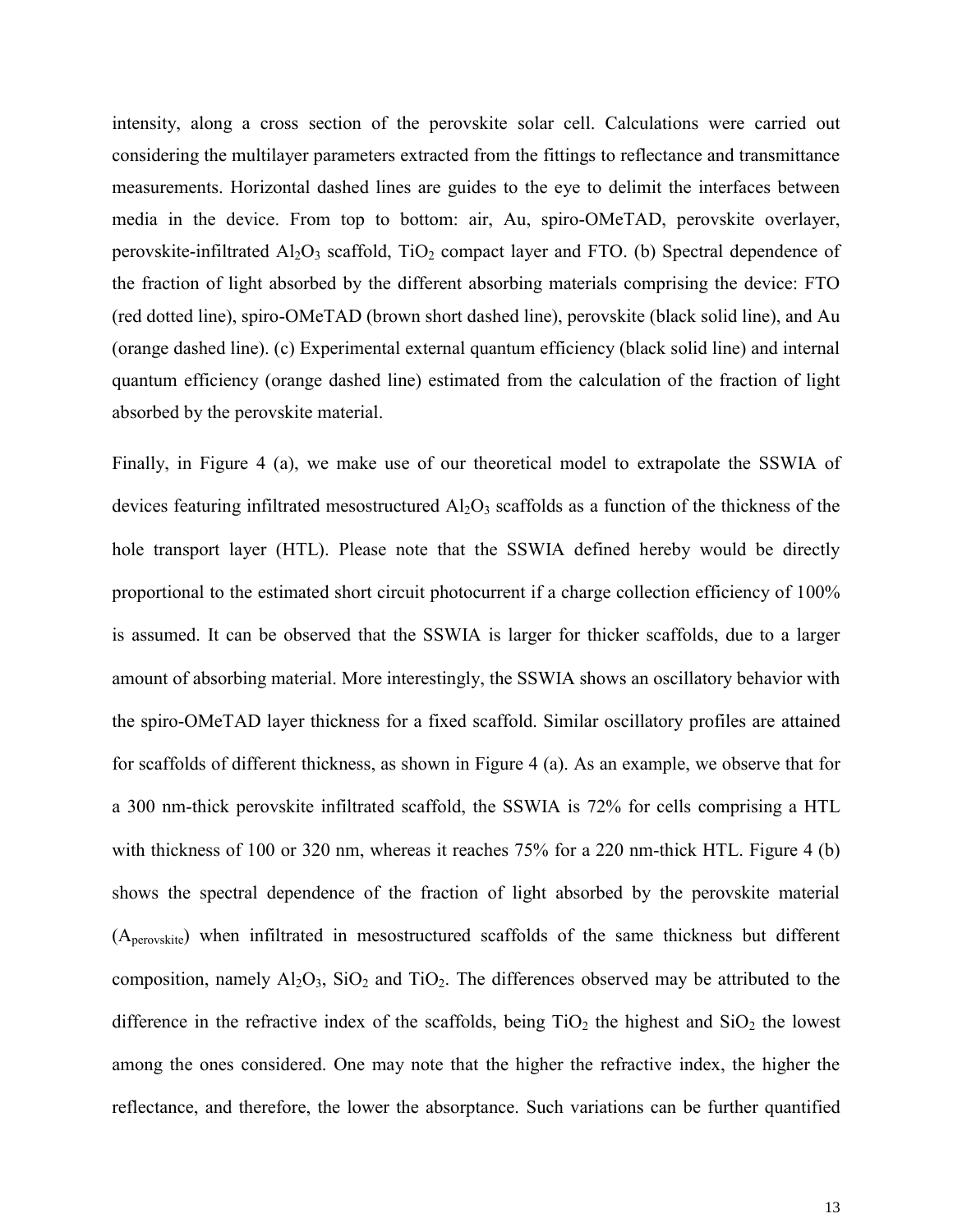through the SSWIA parameter, attaining values of 72, 75 and 76%, for the perovskite infiltrated TiO<sub>2</sub>,  $Al_2O_3$  and SiO<sub>2</sub> scaffolds, respectively. In Figure 4 (b), we also plot the A<sub>perovskite</sub> for a solar cell that integrates a solid perovskite film of the same thickness (300 nm). The presence of a larger amount of perovskite absorber within the photoactive region leads to almost full absorption, reaching a SSWIA value as high as 88%. Our model also serves to calculate the thickness of the scaffold that would provide a similar SSWIA, attaining thickness values of 600, 570 and 540 nm for mesostructured scaffolds made of  $TiO<sub>2</sub>$ ,  $Al<sub>2</sub>O<sub>3</sub>$  and  $SiO<sub>2</sub>$ , respectively. Thus, our analysis presents the possibility of finding the material features needed to attain scaffold based perovskite PV devices in which light harvesting is as efficient as in flat bulk perovskite layers. It can also be helpful for optimizing vapor-deposited cells in which extremely uniform films with an accurate thickness control can be achieved.<sup>[11](#page-2-2)</sup>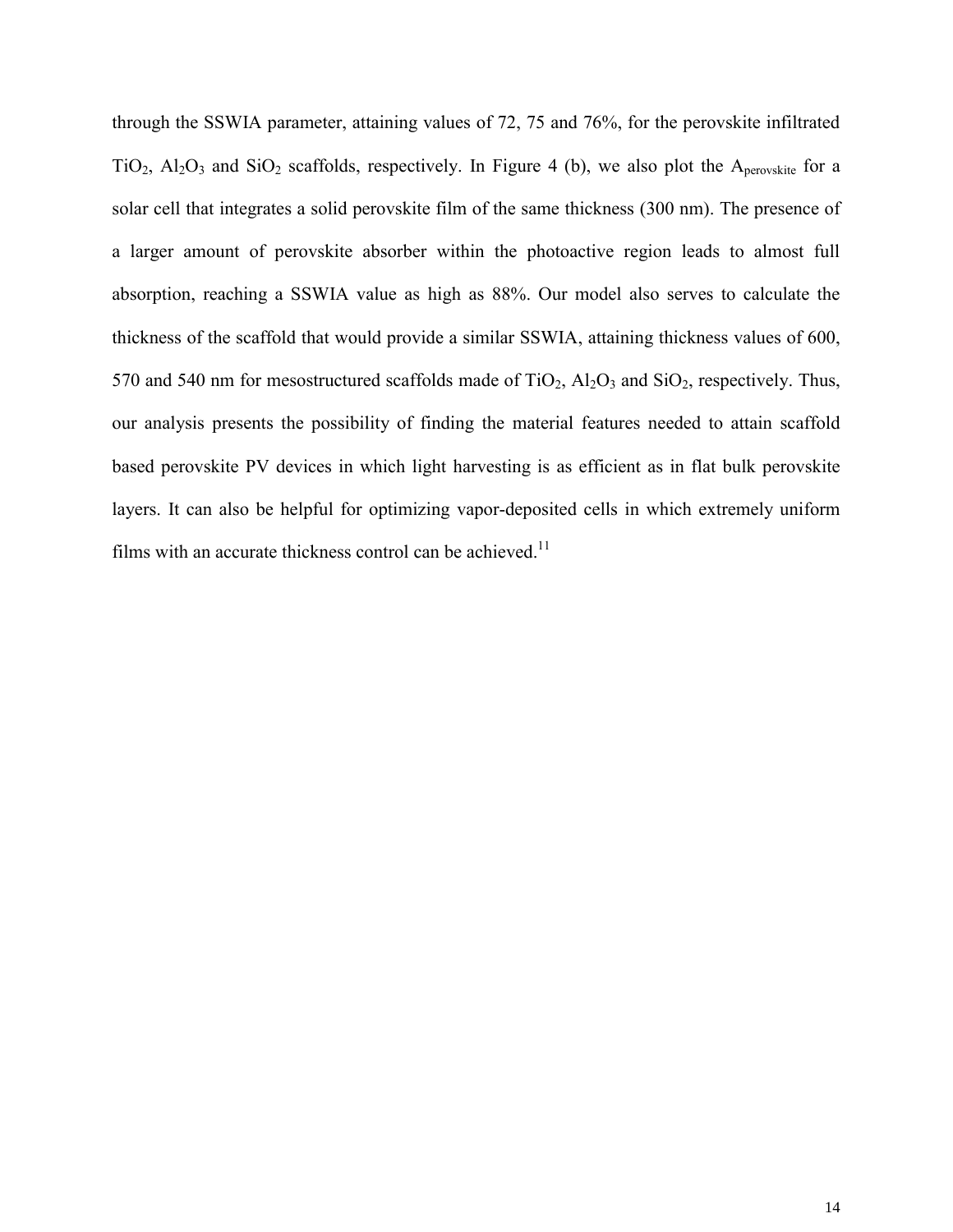

**Figure 4.** (a) Calculated solar spectrum weighted integrated absorptance (SSWIA) as a function of the hole transport layer (HTL) thickness for photovoltaic devices comprising perovskiteinfiltrated mesoporous  $Al_2O_3$  scaffolds with a thickness of 150 nm (black solid line), 300 nm (orange dashed line), and 450 nm (red short dashed line). (b) Spectral dependence of the productive absorptance (Aperovskite) of solar cells, in which the perovskite infiltrates a 300 nmthick mesostructured scaffold made of:  $SiO<sub>2</sub>$  (brown short-dashed line),  $Al<sub>2</sub>O<sub>3</sub>$  (black solid line) and  $TiO<sub>2</sub>$  (orange dashed line). For comparison we present as red dashed line the A<sub>perovskite</sub> of a solar cell that integrates a solid perovskite film of the same thickness, i.e. 300 nm. We note that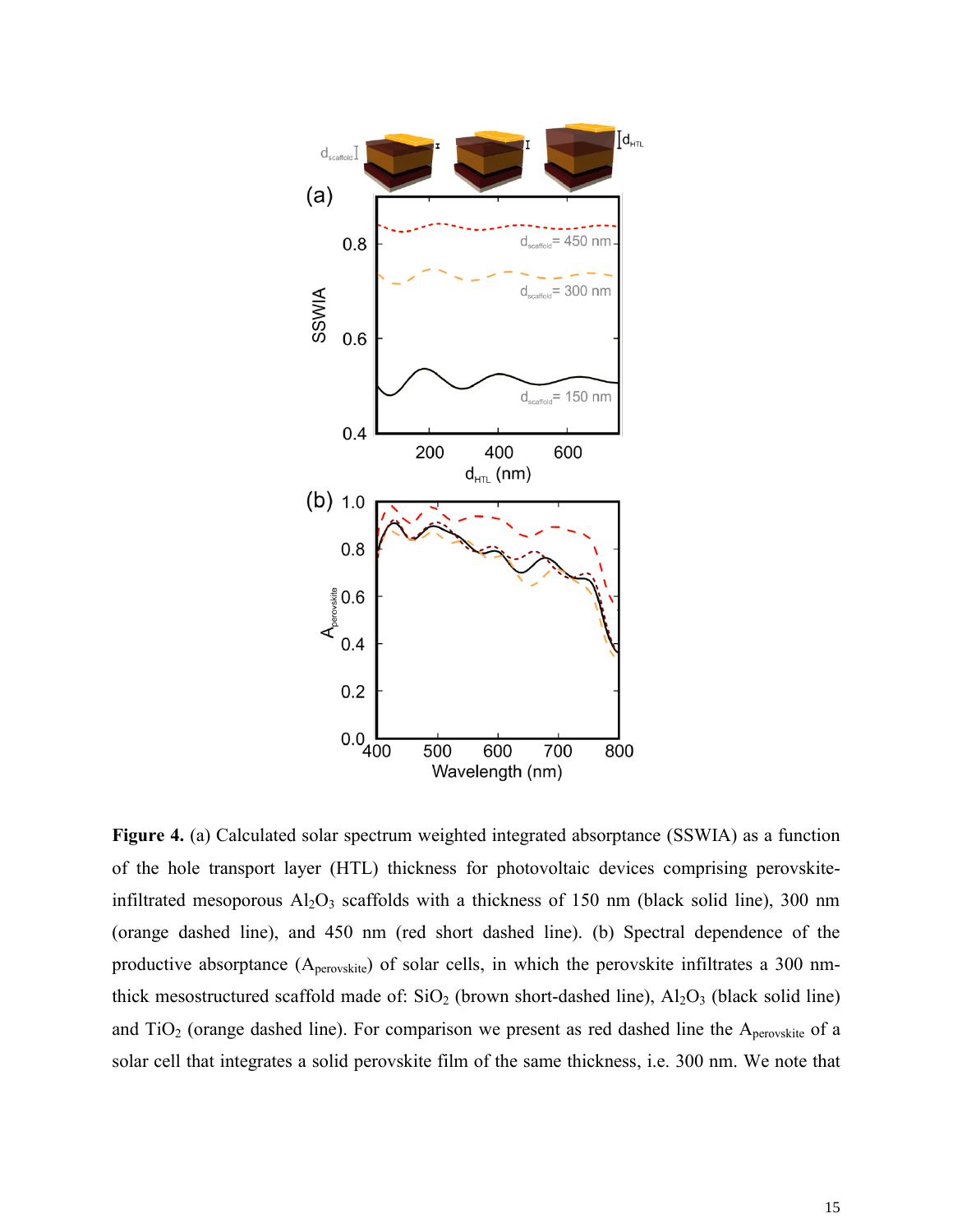the perovskite absorber only occupies 50% of the volume within the photoactive region and that there is no capping layer considered in the calculations.

In summary, we have developed a rigorous theoretical model that describes the optical behavior of organic-inorganic halide perovskite solar cells. Our theoretical results were confirmed with experimental measurements from state-of-the-art solution-processed devices, although the proposed model could be also employed to describe the optical response of other layered perovskite based PV devices, for instance planar heterojunction solar cells prepared by evaporation solution processing. It serves to visualize the spatial distribution of the radiation within the cell, which allows quantifying the fraction of light absorbed by each constituent of the device, being possible to discern the radiation that actually contributes to generate photocurrent. This allows us to perform an accurate estimation of the internal quantum efficiency of the solar cell. Finally, we have extrapolated our model to describe the influence, due to optical interference, of the features of the different constituents of the cell, such as the thickness of the hole transporting layer, on the light harvesting of solar radiation by the PV device. Insight is also provided on the effect of scaffolds of different composition on the total amount of light harvested by the perovskite absorber, as well as on the thickness required for each type of scaffold to reach the same light absorption than a flat dense perovskite layer. Our results hence open a new avenue for the optical design of perovskite solar cells with improved efficiency.

#### **Experimental methods.**

*Synthesis of perovskite.* Methylamine iodide (CH<sub>3</sub>NH<sub>3</sub>I) was prepared by reacting methylamine, 33 wt% in ethanol (Sigma-Aldrich), with hydroiodic acid (HI) 57 wt% in water (Sigma-Aldrich), at room temperature. Typical quantities employed are 24 mL of methylamine, 10 mL of hydroiodic acid and 100 mL of ethanol. Upon drying at 100°C, a white powder was formed,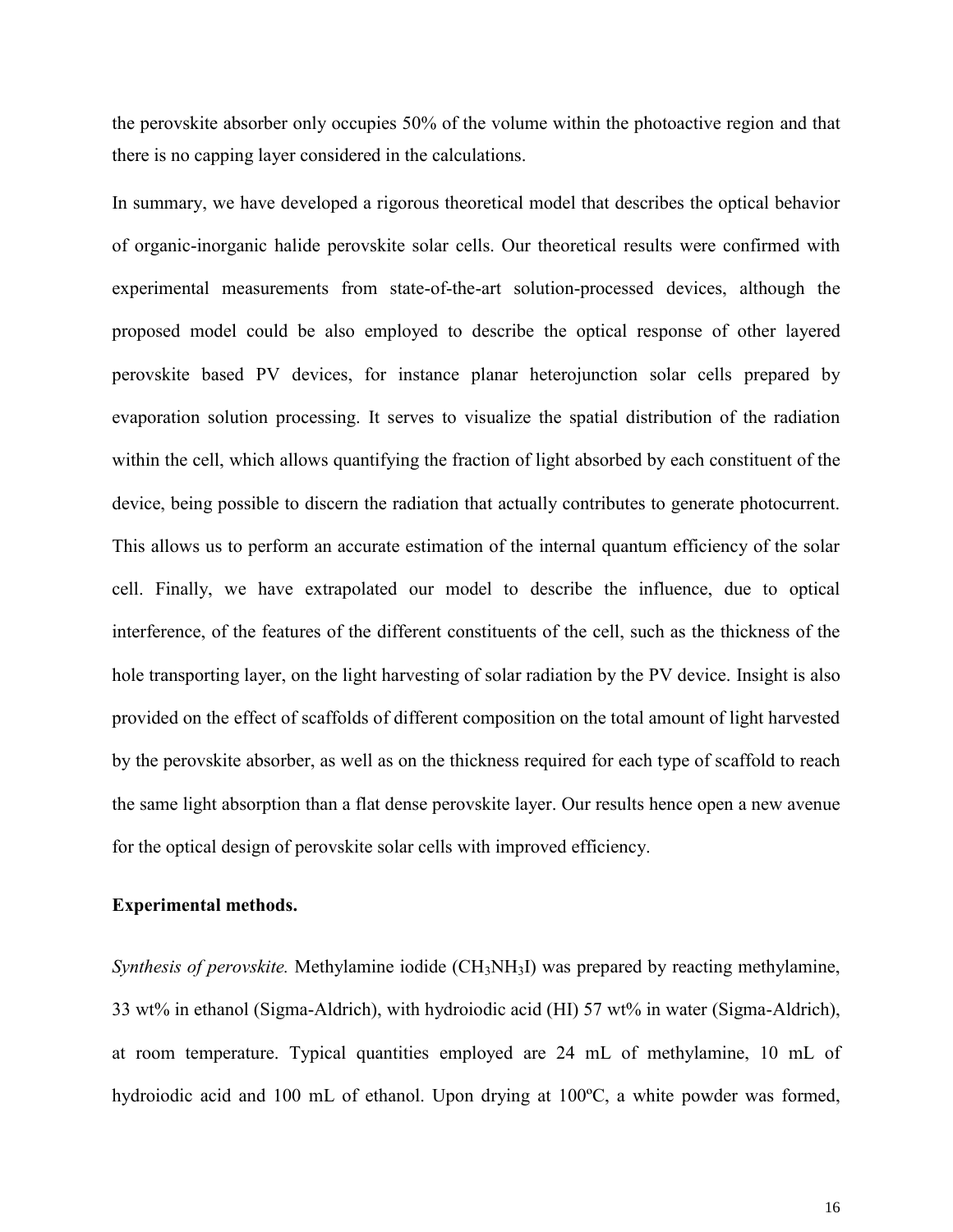which was placed overnight in a vacuum oven and rinsed with ethanol before use. $\degree$  To obtain the perovskite solution, both the  $CH_3NH_3I$  and the PbCl<sub>2</sub> (Sigma-Aldrich) were dissolved in anhydrous N,N-Dimethylformamide (DMF) at a 3:1 molar ratio with final concentrations of ca. 40 wt%.

A modification of this method, in which  $Pb(CH_3COO)_2$  is used as perovskite precursor instead of PbCl<sub>2</sub>, was employed to fabricate smooth perovskite flat layers with improved film morphology while keeping the chemical composition unchanged.

*Device fabrication*. All details regarding the fabrication of the solar cells can be found elsewhere.<sup>34</sup> In short, FTO patterned glass (Pilkington TEC 7, 7  $\Omega$ /sq) was cleaned sequentially in Hellmanex, milliQ water, acetone, ethanol and oxygen plasma. A  $TiO<sub>2</sub>$  compact layer was deposited by spin coating a 253 mM titanium isopropoxide precursor (diluted in a mildly acidic anhydrous ethanol solution) at a speed of 2000 rpm for 60 s followed by sintering at 500°C during 45 minutes. After cooling to room temperature an  $Al_2O_3$  scaffold was spin coated at 2500 rpm for 45s from a colloidal dispersion of  $\leq$ 50nm Al<sub>2</sub>O<sub>3</sub> nanoparticles (Sigma-Aldrich, product number 702129), followed by drying at 150°C for 30min. Throughout all experiments the scaffold thickness was kept constant at ca. 350 nm by diluting the  $Al_2O_3$  nanoparticles dispersion with ethanol in a 1:2 volume ratio. To fabricate the solar cells,  $Al_2O_3$  scaffolds were infiltrated using a 40 wt% perovskite solution by spin-coating at 2000 rpm for 45 s in a nitrogen-filled glovebox. After the spin-coating process, samples were annealed at  $100^{\circ}$ C for 2h. The spiro-OMeTAD hole-transporting layer was then deposited from a 80 mM chlorobenzene solution containing additives of lithium bis(trifluoromethanesulfonyl)imide and 4-tert-butylpyridine. Finally, gold electrodes were thermally evaporated under vacuum of ca.  $10^{-6}$  Torr, at a rate of ca. 0.1 nm/s, to complete the devices.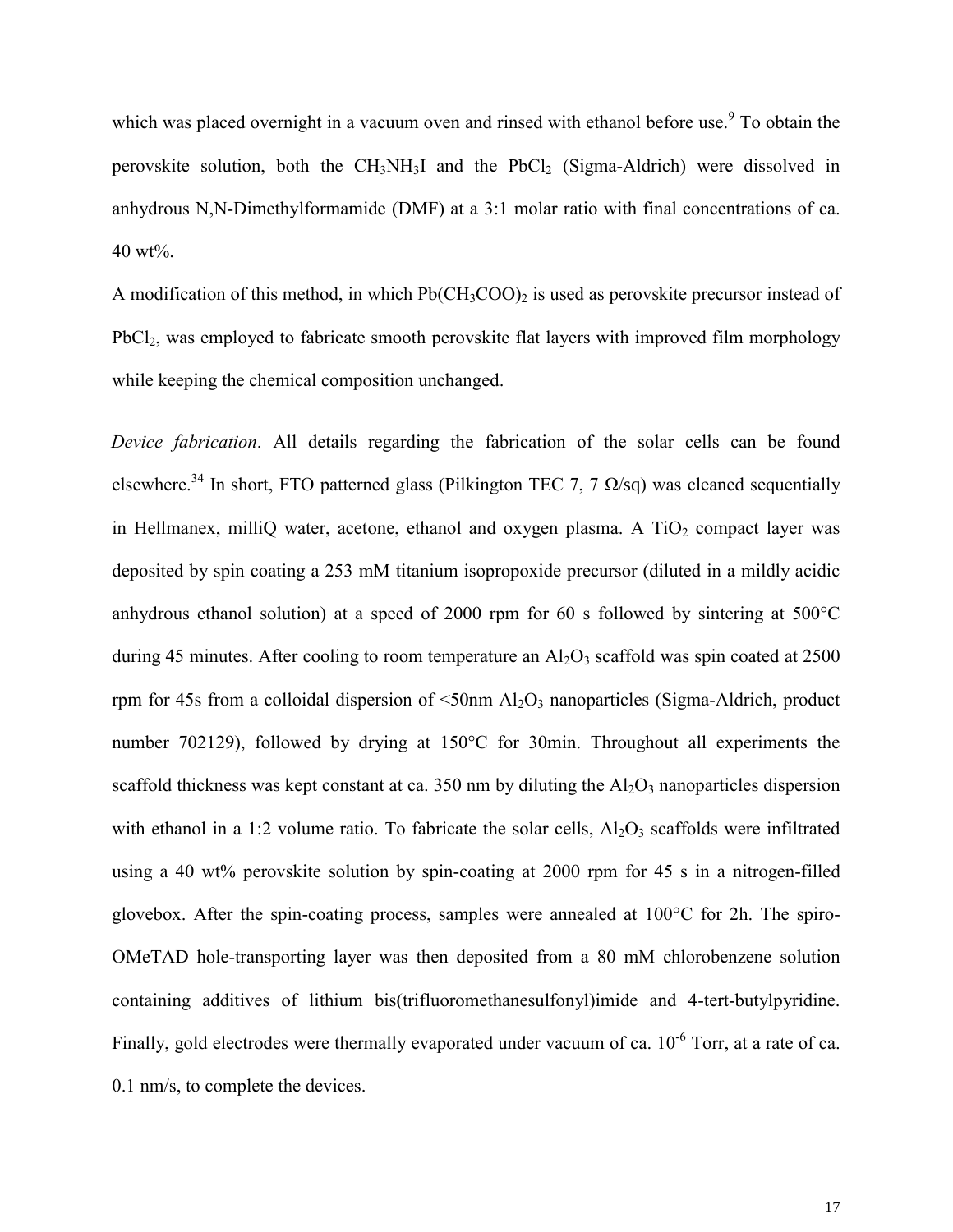*Structural characterization*. Cross-section field emission scanning electron microscopy images of PV devices were taken by using a microscope Hitachi 5200 operating at 5kV.

*Optical characterization.* The spectral dependence of the reflectance and transmittance of the solar cells was obtained using an integrating sphere (Labsphere RTC-060-SF), a halogen lamp (Ocean Optics HL-2000) as light source, and a spectrometer (Ocean Optics USB 2000) as detector.

*Photovoltaic characterization*. The current density–voltage curves were measured (2400 Series SourceMeter, Keithley Instruments) under simulated AM 1.5 sunlight at 100 mWcm<sup>-2</sup> irradiance generated by an Abet Class AAB sun 2000 simulator, with the intensity calibrated with an NREL calibrated KG5 filtered Si reference cell. The mismatch factor was calculated to be less than 1%. The solar cells were masked with a metal aperture to define the active area, typically  $0.0625 \text{ cm}^2$ (measured individually for each mask) and measured in a light-tight sample holder to minimize any edge effects and ensure that the reference and test cells are located in the same spot under the solar simulator during measurement. EQE was measured via Fourier-transform photocurrent spectroscopy using a Bruker Vertex 80v Fourier Transform Interferometer with tungsten-halogen lamp source,  $CaF<sub>2</sub>$  beam splitter, a Stanford Research SR570 current preamplifier and custom built control electronics. A forward bias of 1.4 V was applied to devices for a period of 20s before photocurrent spectra were recorded. EQE spectra were calibrated to a Newport-calibrated reference Si solar cell with a known EQE. The solar cells were masked with a metal aperture to define an active area of  $0.0625$  cm<sup>2</sup>.

### ASSOCIATED CONTENT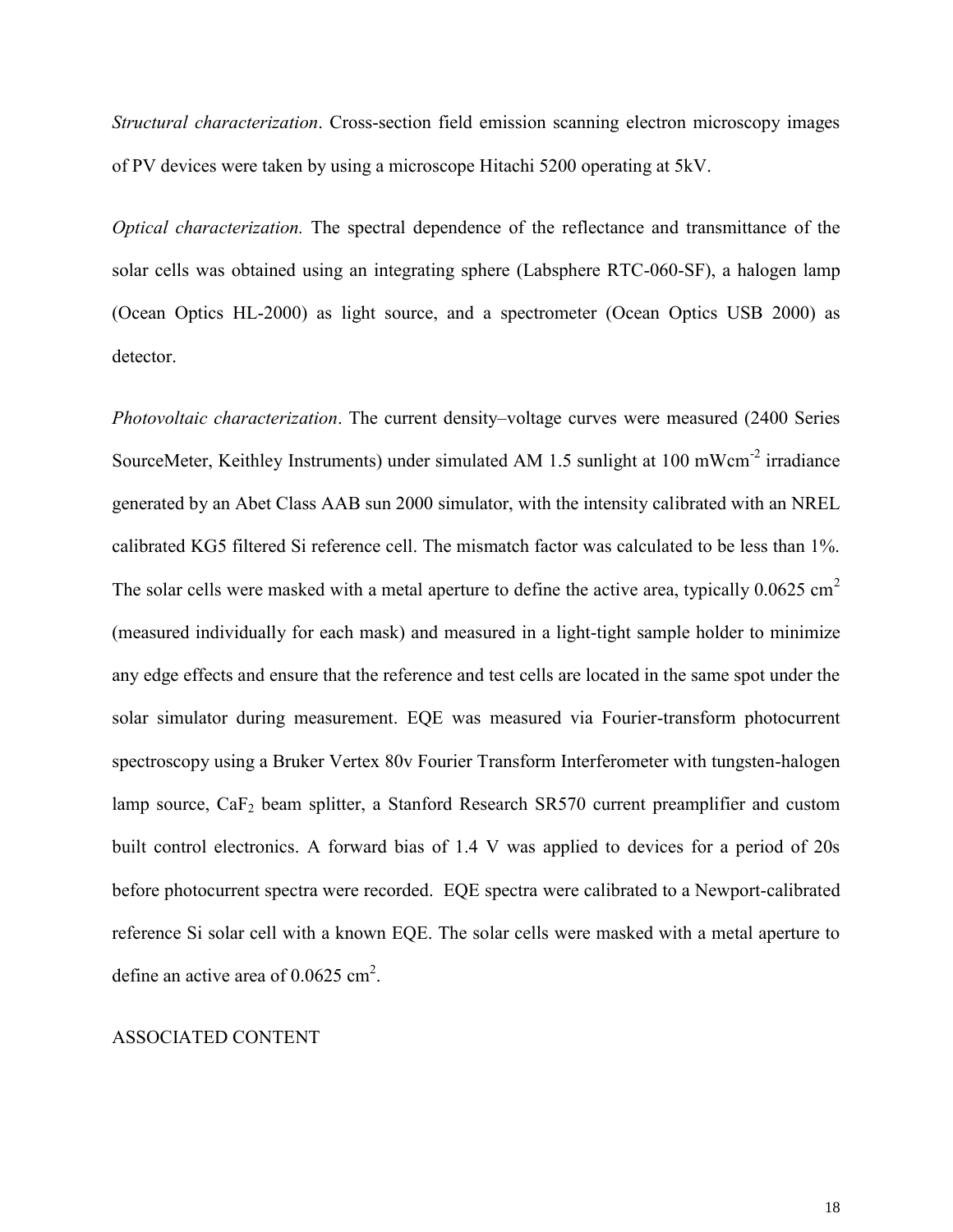**Supporting Information**. Additional photovoltaic and optical characterization is included as supplemental material. This material is available free of charge via the Internet at http://pubs.acs.org.

# AUTHOR INFORMATION

## **Corresponding Author**

\*Email: hernan.miguez@csic.es

## **Notes**

During the review process of this manuscript two related articles discussing the optical modeling of planar perovskite solar cells were published (References 35 and 36).

The authors declare no competing financial interests.

# ACKNOWLEDGMENT

The research leading to these results has received funding from the European Research Council under the European Union's Seventh Framework Programme (FP7/2007-2013)/ERC grant agreement n° 307081 (POLIGHT) and HYPER Project, the Spanish Ministry of Economy and Competitiveness under grant MAT2011-23593 and the EPSRC Supergen. MA is grateful to "La Caixa" Foundation for its financial support. FESEM characterization was performed at CITIUS, and we are grateful for its support.

#### REFERENCES

<sup>(1)</sup> Park, N.-G. Organometal perovskite light absorbers toward a 20% efficiency low-cost solid-state mesoscopic solar cell. *J. Phys. Chem. Lett.* **2013**, *4*, 2423-2429.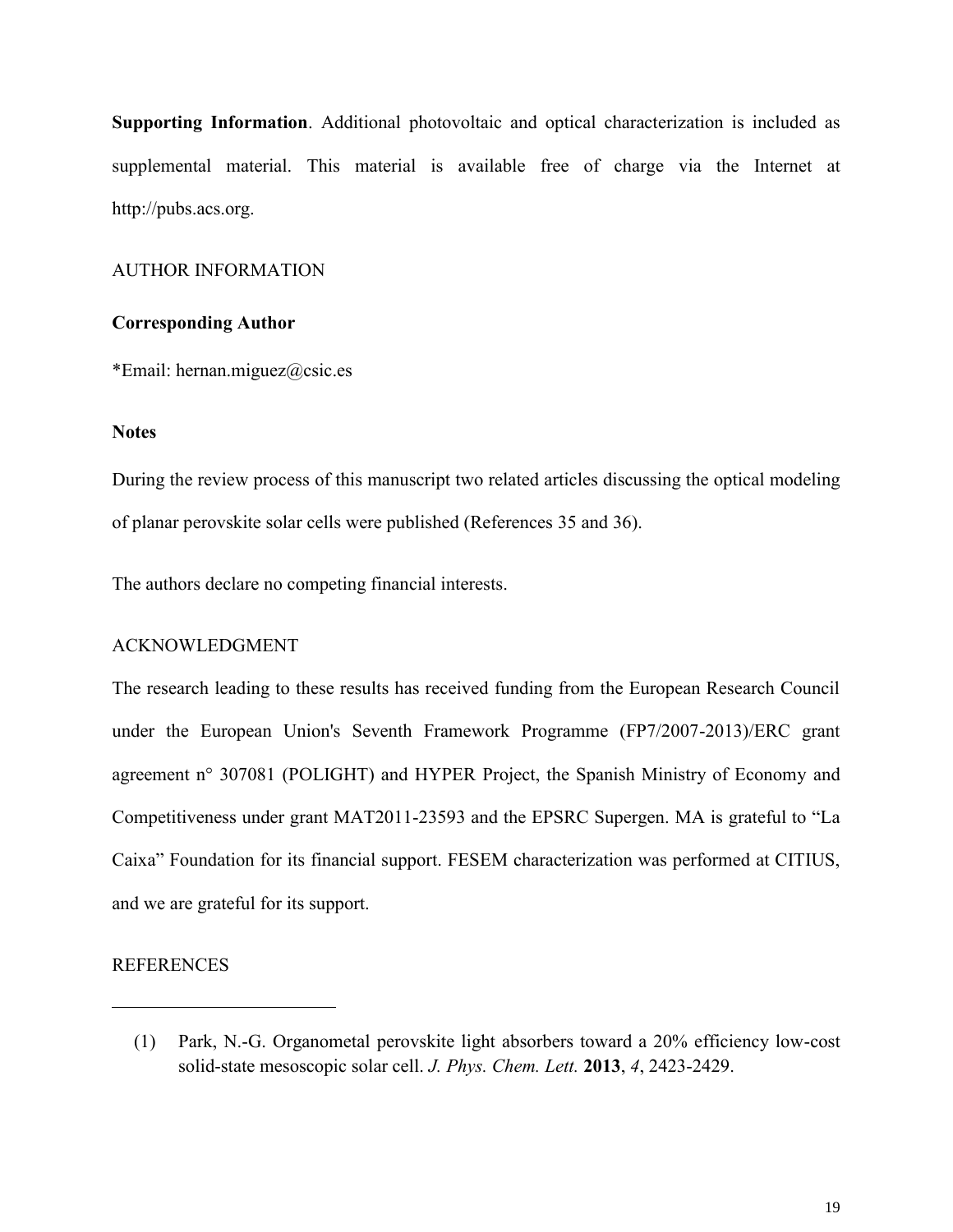- (2) Bisquert, J. The swift surge of perovskite photovoltaics. *J. Phys. Chem. Lett.* **2013**, *4*, 2597-2598.
- (3) Snaith, H. J. Perovskites: The emergence of a new era for low-cost, high-efficiency solar cells. *J. Phys. Chem. Lett.* **2013**, *4*, 3623-3630.
- (4) Gao, P.; Grätzel, M,; Nazeeruddin, M. K. Organohalide lead perovskites for photovoltaic applications. *En. Environ. Sci.* **2014**, *7*, 2448-2463.
- (5) Kim, H.-S.; Im, S. H.; Park, N.-G. Organolead halide perovskite: New horizons in solar cell research. *J. Phys. Chem. C.* **2014**, *118*, 5615-5625.
- (6) Research Cell Efficiency Records. NREL (http://www.nrel.gov/ncpv/).

- (7) Kojima, A.; Teshima, K.; Shirai, Y; Miyasaka, T. Organometal halide perovskites as visible-light sensitizers for photovoltaic cells. *J. Am. Chem. Soc.* **2009**, *131*, 6050-6051.
- (8) Kim, H.-S; Lee, C.-R.; Im, J.-H; Lee, K.-B.; Moehl, T.; Marchioro, A.; Moon, S.-J.; Humphry-Baker, R.; Yum, J. H.; Moser, J. E.; et al. Lead iodide perovskite sensitized all-solid-state submicron thin film mesoscopic solar cell with efficiency exceeding 9%. *Sci. Rep.* **2012**, *2* 591.
- (9) Lee, M. M.; Teuscher, J.; Miyasaka, T.; Murakami, T. N.; Snaith, H. J. Efficient hybrid solar cells based on meso-superstructured organometal halide perovskites. *Science* **2012** *338*, 643-647.
- (10) Burschka, J.; Pellet, N.; Moon, S.-J.; Humphry-Baker, R.; Gao, P.; Nazeeruddin, M. K.; Grätzel, M.. Sequential deposition as a route to high-performance perovskite-sensitized solar cells. *Nature* **2013**, *499*, 316-319.
- (11) Liu, M.; Johnston, M. B.; Snaith, H. J. Efficient planar heterojunction perovskite solar cells by vapour deposition. *Nature* **2013**, 501, 395-398.
- (12) Heo, J. H.; Im, S. H.; Noh, J. H.; Mandal, T. N.; Lim, C.-S.; Chang, J. A.; Lee, Y. H.; Kim, H.; Sarkar, A.; Nazeeruddin, et al. Efficient inorganic-organic hybrid heterojunction solar cells containing perovskite compound and polymeric hole conductors. *Nat. Photon.* **2013**, *7*, 486-491.
- (13) Liu, D.; Kelly, T. L. Perovskite solar cells with a planar heterojunction structure prepared using room-temperature solution processing techniques. *Nat. Photon.*, **2014**, *8*, 133-138.
- (14) Mei, A.; Li, X.; Liu, L.; Ku, Z.; Liu, T.; Rong, Y.; Xu, M.; Hu, M.; Chen, J.; Yang, Y.; et al. A hole-conductor–free, fully printable mesoscopic perovskite solar cell with high stability. *Science* **2014**, *345*, 295-298.
- (15) Zhou, H.; Chen, Q.; Li, G.; Luo, S.; Song, T.; Duan, H.-S.; Hong, Z.; You, J.; Liu, Y.; Yang, Y. Interface engineering of highly efficient perovskite solar cells. *Science* **2014**, *345*, 542-546.
- (16) Jeon, N. J.; Noh, J. H.; Kim, Y. C.; Yang, W. S.; Ryu, S.; Seok, S. Solvent engineering for high-performance inorganic–organic hybrid perovskite solar cells. *Nat. Mater.* **2014**, *13*, 897-903.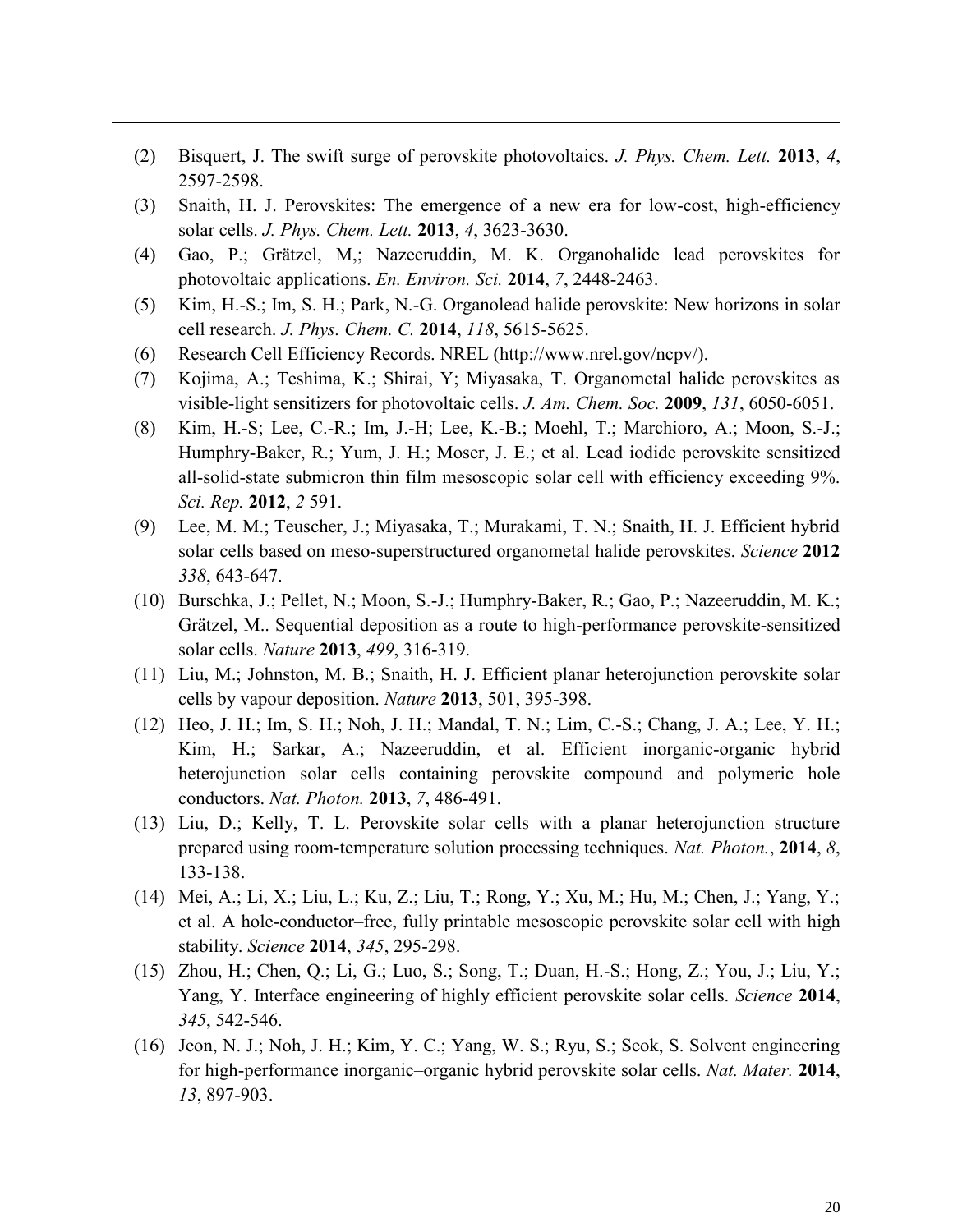(17) Son, D.-Y.; Im, J.-H.; Kim, H.-S.; Park, N.-G. 11% efficient perovskite solar cell based on ZnO nanorods: An effective charge collection system. *J. Phys. Chem. C* **2014**, *118*, 16567-16573.

- (18) Hu, Q.; Wu, J.; Jiang, C.; Liu, T.; Que, X.; Zhu, R.; Gong, Q. Engineering of electronselective contact for perovskite solar cells with efficiency exceeding 15%. *ACS Nano* **2014**, *10*, 10161-10167.
- (19) Im, J.-H., Jang, I.-H., Pellet, N., Grätzel, M.; Park, N.-G. Growth of CH3NH3PbI<sup>3</sup> cuboids with controlled size for high-efficiency perovskite solar cells. *Nat. Nanotechnol*. **2014**, *9*, 927-932.
- (20) Polman, A.; Atwater, H. A. Photonic design principles for ultrahigh-efficiency photovoltaics. *Nat. Mater.* **2012**, *11*, 174-177.
- (21) De Wolf, S.; Holovsky, J.; Moon, S.-J.; Löper, P.; Niesen, B.; Ledinsky, M.; Haug, F.- J.; Yum, J.-H.; Ballif, C. Organolead halide perovskite: Sharp optical absorption edge and its relation to photovoltaic performance. *J. Phys. Chem. Lett.* **2014**, *5*, 1035-1039.
- (22) Sadhanala, A.; Deschler, F.; Thomas, T. H.; Dutton, S. E.; Goedel, K. C.; Hanusch, F. C.; Lai, M. L.; Steiner, U.; Bein, T.; Docampo, P.; et al. Preparation of single-phase films of CH3NH3Pb(I1−xBrx)<sup>3</sup> with sharp optical Band Edges. *J. Phys. Chem. Lett.* **2014**, *5*, 2501-2505.
- (23) Manser, J. S.; Kamat, P. V. Band filling with free charge carriers in organometal halide perovskites. *Nat. Photon.* **2014**, *8*, 737-743.
- (24) Zhu, X.; Su, H.; Marcus, R. A.; Michel-Beyerle, M. E. Computed and experimental absorption spectra of the perovskite CH3NH3PbI3. *J. Phys. Chem. Lett.* **2014**, *5*, 3061- 3065.
- (25) Chen, C.-W.; Hsiao, S.-Y.; Chen, C.-Y.; Kang, H.-W.; Huang, Z.-Y.; Lin, H.-W.; Optical properties of organometal halide perovskite thin films and general device structure design rules for perovskite single and tandem solar cells. *J. Mater. Chem. A.*, DOI: 10.1039/C4TA05237D.
- (26) Yeh, P. *Optical waves in layered media*; John Wiley & Sons: Hoboken, New Jersey, U.S.A.; 2005.
- (27) Wenger, S.; Schmid, M.; Rothenberger, G.; Gentsch, A.; Grätzel, M.; Schumacher, J. O. Coupled optical and electronic modeling of dye-sensitized solar cells for steady-state parameter extraction. *J. Phys. Chem. C* **2011**, *115*, 10218-10229.
- (28) Moule, A. J.; Snaith, H. J.; Kaiser, M.; Klesper, H.; Huang, D. M.; Grätzel, M.; Meerholz, K.; Optical description of solid-state dye-sensitized solar cells. I. Measurement of layer optical properties. *J. Appl. Phys.* **2009**, *106*, 073111.
- (29) Palik, E. D. *Handbook of optical constants of solids*; Academic Press: San Diego, U.S.A.; 1985.